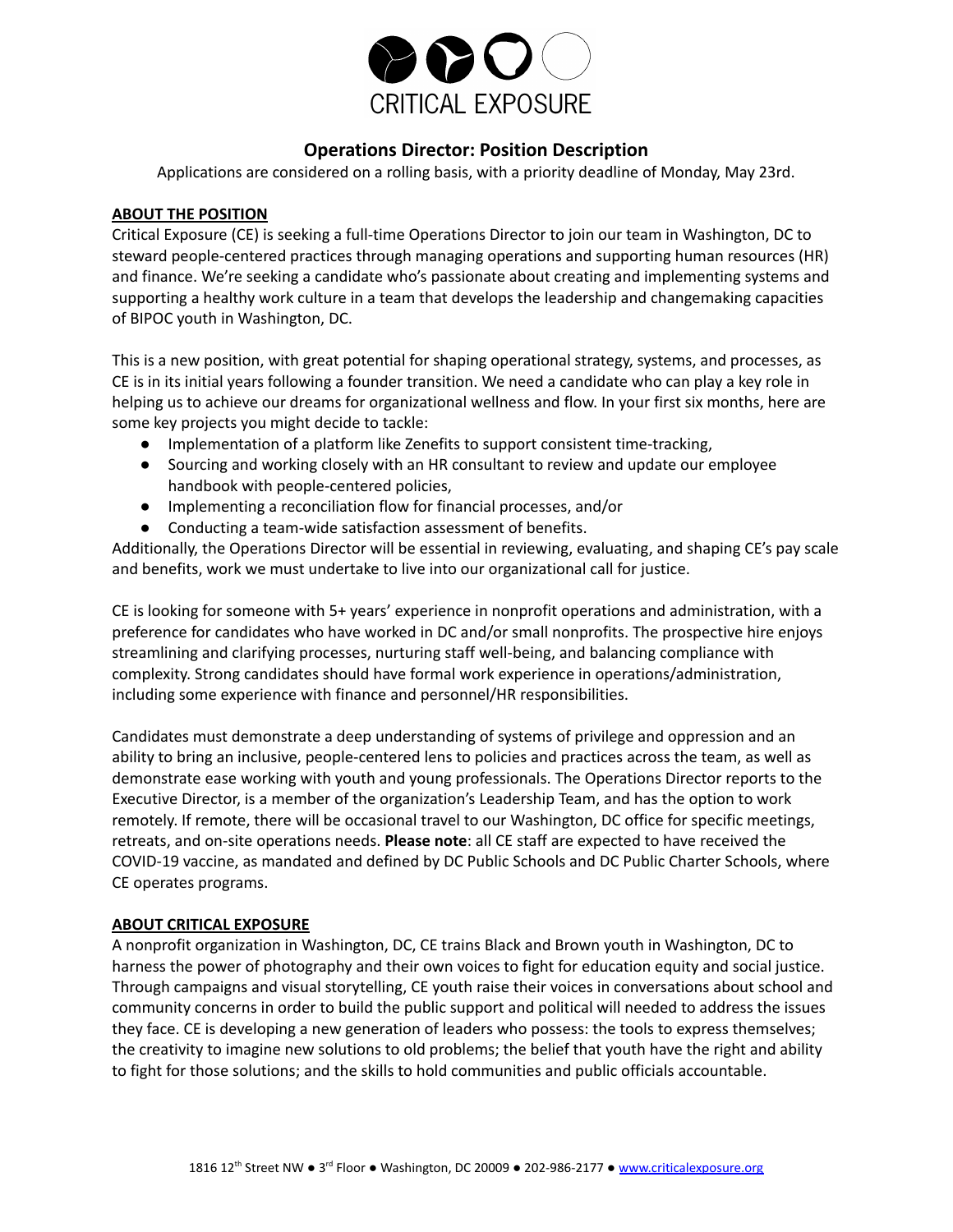Since our founding in 2004, CE has trained more than 2,800 DC youth, who have used their images and narratives to fight for restorative justice programs, solutions to the school-to-prison pipeline, and more than \$500 million in additional education and school improvement funds.

### **POSITION OVERVIEW**

This is a mid-career position. Duties of the Operations Director include:

- Manage, revise, and update organizational procedures and processes, identifying gaps in our operational systems and propose solutions for a 10-person team;
- Ensure transparent, just, and equitable internal systems, policies, and procedures that match CE's external calls for justice;
- Lead the strategy and process for long-term operational and HR infrastructure;
- Provide key support for day-to-day finance and longer-term budgeting (CE's budget is approximately \$850k); and
- Actively participate in leadership team and staff meetings.

#### **KEY COMPETENCIES**

- Understanding of and an intersectional commitment to undoing internalized, interpersonal, and institutionalized oppression.
- Highly organized and detail-oriented.
- Excels at time management: able to prioritize and balance long-term and short-term projects while ensuring deadlines are met.
- Systems thinker, with the ability to streamline processes, identify gaps, and develop and integrate new processes across the organization.
- Ability to be self-directed and thrive in a highly collaborative team environment
- Keeps a thriving team at the center of the work: ability to negotiate the needs of the individual with the needs of the group/organization
- Ability to set and maintain healthy boundaries
- Grounded, flexible, and brings a sense of humility/learning-orientation to their work

#### **CORE RESPONSIBILITIES**

#### **People and culture**

- Manage health insurance vendors and lead benefits enrollment (e.g, retirement and stipends); explore potential new benefits; and spearhead benefits expansion.
- Support hiring leads with participatory staff hiring and onboarding processes; lead orientation with necessary new hire paperwork, account access, and equipment (i.e. laptops); and lead offboarding processes.
- Maintain personnel files in compliance with state and federal regulations; ensure job descriptions are accurate and up to date.
- Lead the annual employee review process, making improvements to the content and structure.
- Manage staff time tracking and reporting, including paid leave (currently via Google Sheets).
- Manage and coordinate access to staff benefits, such as health allowances, phone reimbursements, and remote office set-up.
- Work in concert with the Executive Director to source and manage HR consulting support to:
	- Update employee handbook with an eye for people-centered policies and compliance;
	- Review our compensation structure and benefits package;
	- Conduct trainings on anti-harassment/anti-discrimination, non-oppressive management practices, setting boundaries, preventing burnout, working with youth, and fostering a wellness culture.
- Identify professional development and team-building opportunities.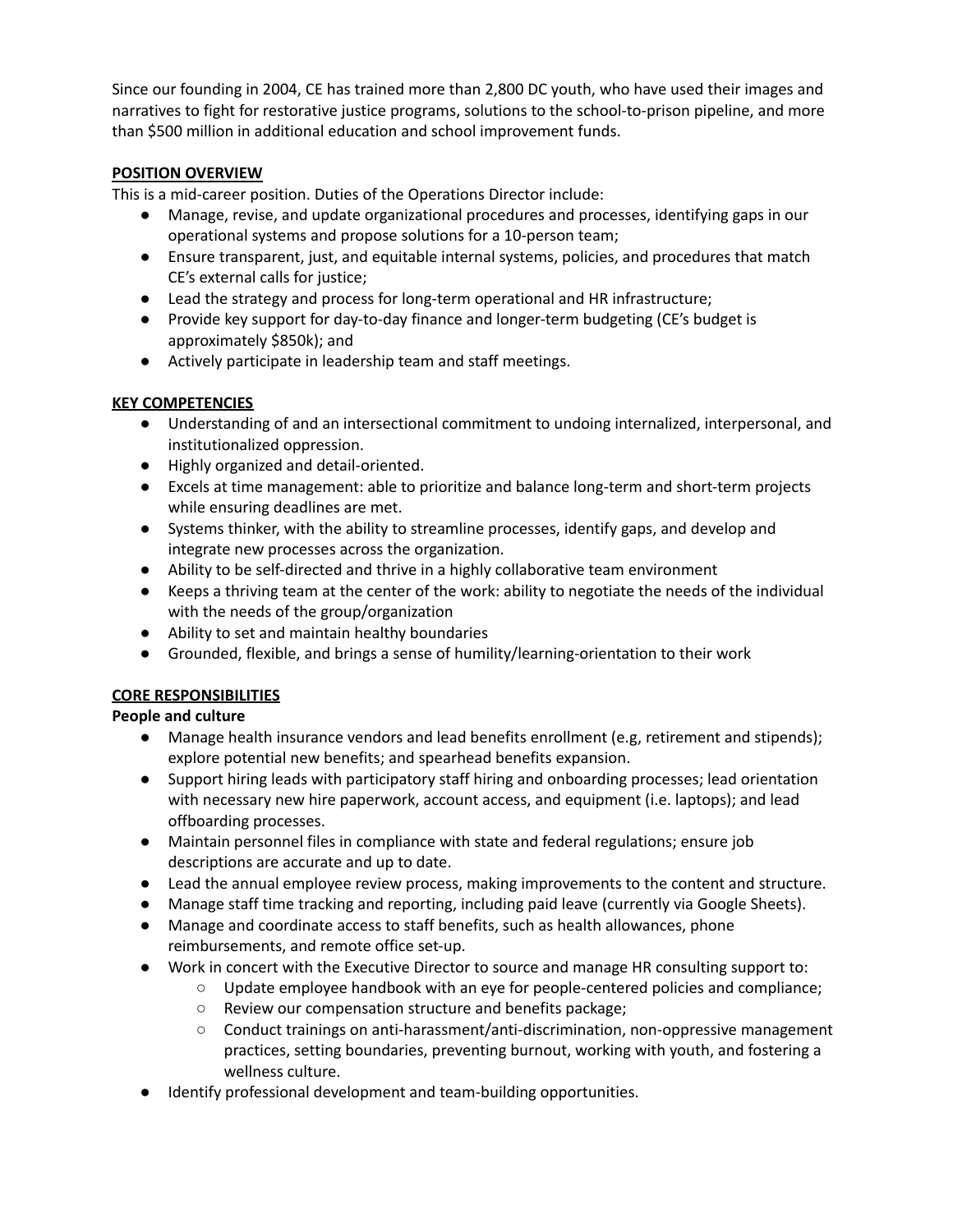#### **Finance**

- Track accounts payable, upload bills/invoices, and ensure bills are paid on time, currently via Bill.com or ACH transfers.
- Ensure accurate biweekly payroll, appropriate payroll set-up for new hires, ongoing payroll management for employees and monthly youth payments, and serve as point of contact for payroll questions and CE's payroll vendor (ADP).
- Track and upload credit card statements for accountant to reconcile.
- Support our annual audit and 990 filings, ensuring appropriate files and documentation are prepared.

# **Office and operational management**

- Maintain and ensure timely renewals for key organizational documents, such as lease(s), business licenses & certifications as well as business insurance such as workers' compensation, general liability, unemployment insurance accounts, etc.
- Manage day-to-day functionality of CE's operational systems (e.g., Google Drive and Asana) and make improvements and recommendations for new tools and systems.
- Manage organizational subscriptions and memberships.
- Manage IT inventory, office supplies, and physical office space, (this can largely be performed remotely, with occasional travel to the DC office).

### **IMPORTANT SKILLS**

- 5+ years of operational and administrative experience, ideally in a small nonprofit environment, with a track record of creating and adapting inclusive processes that strengthen how teams and the organization operate.
- Experience with inclusive and people-centered policies, practices, and operations (e.g. benefits administration, policy development, hiring); have practical knowledge of employment regulations and state/federal compliance.
- Experience with financial management (e.g. budgeting, accounts receivable/payable, payroll).
- Superb organization skills: proven ability to prioritize, plan backwards, and meet multiple competing deadlines efficiently and effectively.
- Comfort with the full Google Suite (Google Drive, Google Calendar, etc.), as well as Asana, Quickbooks, Bill.com, or similar platforms.
- Experience working with young people and people new to nonprofit work experience.
- High degree of personal integrity and ethical decision-making; demonstrated ability to manage sensitive and confidential matters.
- Able to work evenings for key organization-wide events during the year (at least twice annually) based on availability and current work priorities.

# **Additional skills and experiences that are a plus, but not required:**

- Experience working in small nonprofits focused on youth organizing and/or social justice community organizing more broadly.
- Familiarity with conflict resolution, mediation, and transformative justice practices. Even if not familiar with these practices, candidates should be open and curious about them.
- Preference for people who live in the DC metro area or have worked in Washington, DC.

#### **COMPENSATION AND BENEFITS**

This is a full-time, exempt position with an annual salary range of \$70-\$78k. This salary range is based on CE's current compensation structure.